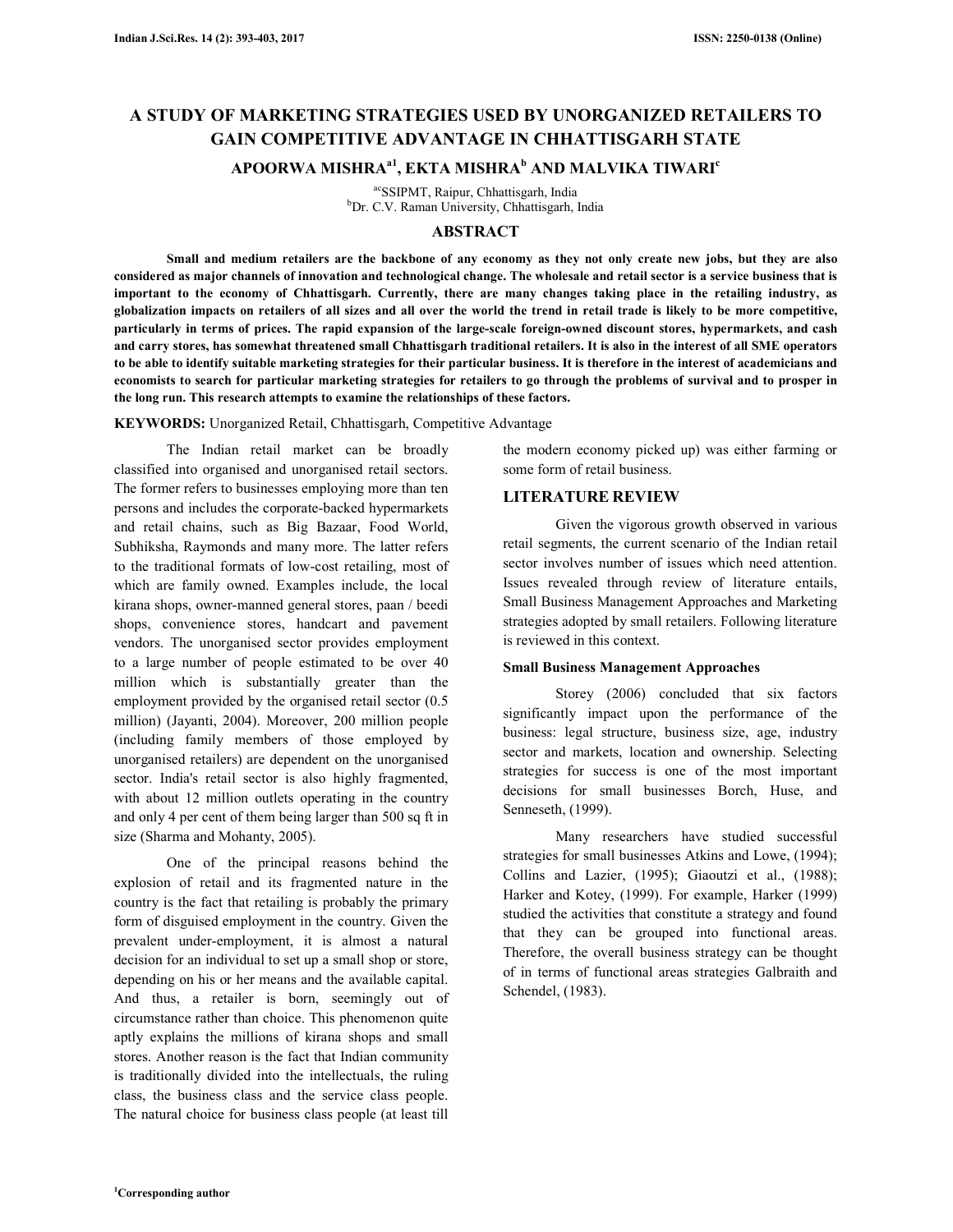

#### **Figure 1**

- 1. Marketing It comprises of selection of customer target groups and the collection of information so that products and their quality levels can be established. Then price, promotion techniques and distribution channels are defined. Decisions relating to customer service and support are also a part of marketing. Vorhies and Harker, (2000).
- 2. Finance The decisions relating to financial issues such as capital structure, methods of raising capital, capital expenditure, profit distribution and retention and working capital working levels are a part of the finance decisions. It also includes performance monitoring that is, budget preparation and variance analyses Pierson, Brown, Easton, and Howard,(1998).
- 3. Human resources It includes all activities human resources like staff recruitment and selection, employee training, performance assessment and remuneration, compensation, reward and disciplinary systems, industrial relations and levels of employee participation in decision-making Schuler, Dowling ,Smart and Huber, (1992).
- 4. Production It deals with activities comprising of selection of location and suppliers, inventory and productivity levels, production technology and capacities, plant size and levels of efficiency in production Atkins and Lowe, (1994).

## **The Framework of Business Environmental Change**

 Following literature is reviewed in relation to the change in business environment.

 Wyer and Mason, (1999) observed that all organizations are struggling to grow in the external environment which is inflexible and insecure. The owners of small and medium retail shops have to focus on optimum utilisation of their limited resources so that they are able to survive and earn their living.

 According to Hunger and Wheelen, (1996) the external environment consisted of the variables like economic, political, technological, socio-cultural, legal, physic environment, and many more that are outside the organization and not in general within the control of top management. These variables form the background for the existence of organizations. The external environment has two parts: Task Environment and Macro Environment. The Task Environment includes those environments of groups that directly affect and are affected by an organization's major operations. Some of these elements are shareholders, governments, suppliers, local communities, competitors, customers, creditors, labour unions, special interest groups, and trade associations. The Macro Environmental includes more general forces-those that do not directly touch the shortrun decisions or short-run activities of organization but those which influence its long-run decisions like Economic forces, Technological forces, Political-legal forces, Socio cultural forces (Hunger and Wheelen,)

 Indian Council for Research on International Economic Relations (2008) investigated both the negative and positive impact of the rapid expansion of large-scale retailers on consumers, traditional retailers and suppliers in the Indian retail trade industry. Following were the findings of the study

- 1. Unorganised retailers in the vicinity of organised retailers experienced a decline in their volume of business and profit in
- 2. the initial years after the entry of large organised retailers.
- 3. There is some decline in employment in the North and West regions which, however, also weakens over time.
- 4. The rate of closure of unorganised retail shops in gross terms is found to be 4.2 per cent per annum which is much lower than the international rate of closure of small businesses.
- 5. The rate of closure on account of competition from organised retail is lower still at 1.7 per cent per annum.
- 6. There is competitive response from traditional retailers through improved business practices and technology up gradation.
- 7. Small retailers have been extending more credit to attract and retain customers.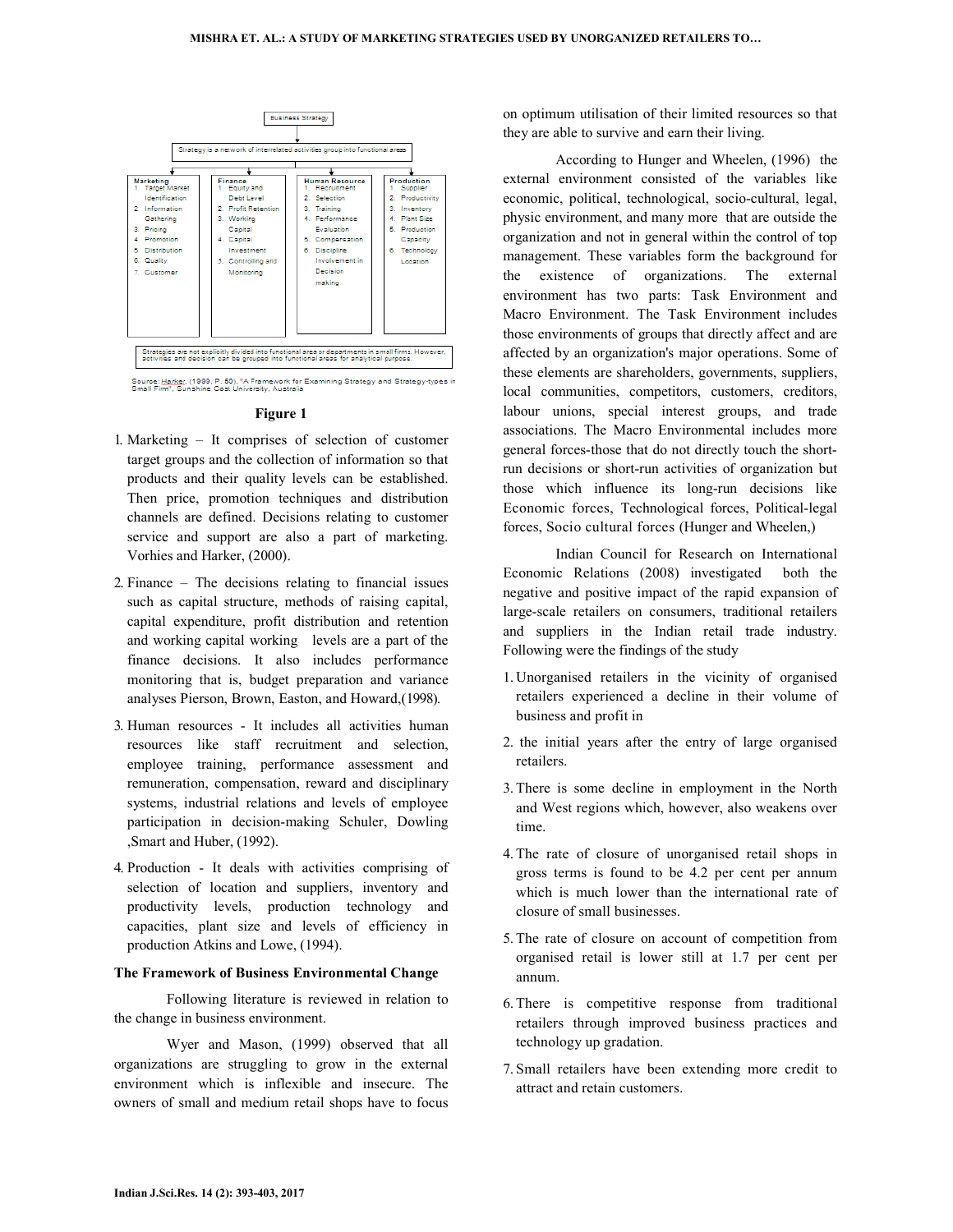- 8. However, only 12 per cent of unorganised retailers have access to institutional credit and 37 per cent felt the need for better access to commercial bank credit.
- 9. Most unorganised retailers are committed to remaining independent and barely 10 per cent preferred to become franchisees of organised retailers.

 The study found that the decline is not only due to the rapid expansion of large hypermarkets and convenience stores, but other factors such as an economic crisis and children's unwillingness to continue their parents' business. There have been both positive and negative effects on the growth of large scale retailers. In order to expand the big retailers have adopted successful strategies and suppliers share regarding costs like entrance fee, advertising cost and slotting allowance for limited shelf-space. There have been many benefits to suppliers from the increased volume of business. And the retailers can also access to cheaper supplies of goods from the giant retailers.

## **Competitive Advantages and Disadvantages of Small and Medium Retailers**

 Following literature is reviewed in relation to competitive advantage and disadvantages of small and medium retailers.

 Lowry (2000) stated that the advantage that small retailers have over large ones are:

- **1.** Selling prices are minimized because the owner and other family members often derived their compensation from the profit of business, rather than salary payments. While this may be a business advantage, many owners would be better off working for someone else at a reasonable wage than relying on the uncertain profits of their stores for their income.
- **2.** Small retailers can hire employees at minimum wage because the employees are mostly unskilled or part time workers.
- **3.** Rental costs tend to be low because many small retail stores are located in neighborhood and rural locations outside of the high rent shopping centers and other major shopping districts.
- **4.** Small and Medium Retailers have an advantage for convenient location. Many offer the types of consumer goods that individuals want to purchase immediately. To accommodate this market, they make themselves accessible by locating in the neighborhoods of their customers.
- **5.** The owners of Small and Medium Retailers have the opportunity to build close personal relationships

with customers. As a result, they can stimulate repeat buying and know demand of their customers.

 In Chhattisgarh, the situation for small retailers is quite similar to that described above. Moreover, the reasons why small and medium retailers have disadvantages when compare to the larger one are as follows:

- 1. The inability to make quantity purchases and obtain the lowest prices from suppliers because they purchase in small quantities.
- 2. The lack of specialized personnel to perform different activities.
- 3. The small and medium retailers must handle many duties such as hiring, buying, selling and accounting, as well as maintenance and custodial.
- 4. Small and medium retailers are limited in their ability to advertise and use all available media. They have neither the funds nor the talent to produce effective layouts and copy.
- 5. Small and medium retailers are unable to use their personnel and capital resources efficiently. The employee turnover rate is very high because of the low wage paid.
- 6. Small and medium retailers lack of ability to use information technology as good as the large ones.

## **Small and Medium Retailer Strategies**

 In the conceptual framework, strategies are grouped into six areas. Marketing strategies can be addressed in ways such as exploring new methods for marketing, improving existing products/services, advertising products and extending credit to customers.

### **RESEARCH METHODOLOGY**

### **Objectives of Research**

 The purpose of this research is to identifying the marketing strategies that create competitive advantage for small and medium retailers in Chhattisgarh, India.

## **Research Design**

 The basic objective of this research is to identify detailed information about the variables and possible relationships between these variables as identified in the theoretical framework. Accordingly, quantitative approaches through questionnaires were used. Quantitative techniques provide a depth in targeting specific populations. Each technique has its advantages and disadvantages. Quantitative research can provide rich details on the processes, which links the variables together (Brannen, 1995). Quantitative research method is used to collect numerical data or data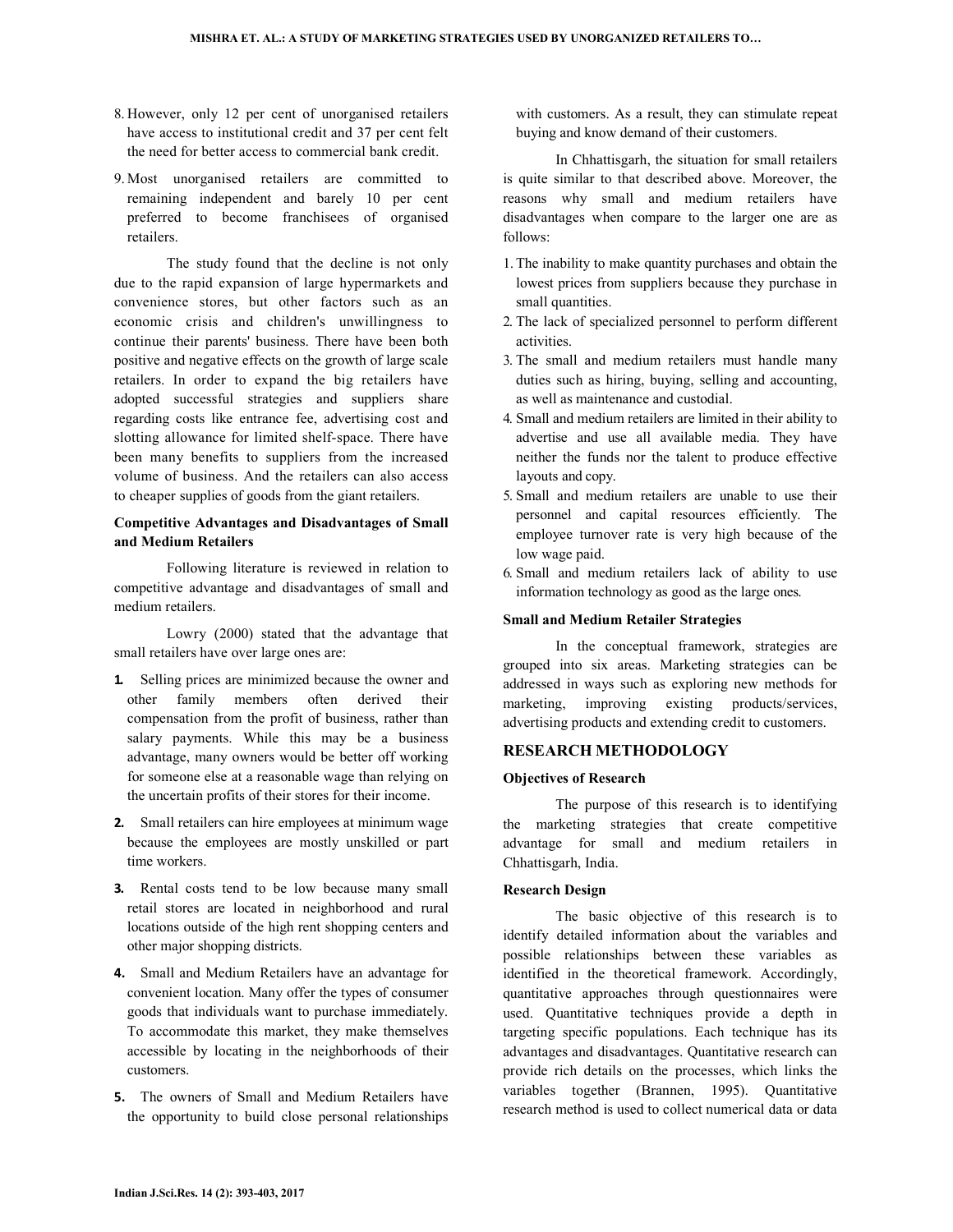in the form of numbers that can be analyzed by using statistical techniques.

## **Variables Used for the Study**

The following variables are used for collection

of data:

Marketing Strategies.

- a) Extend credit to customer.
- b) Deliver to home service.
- c) Provide order by phone.
- d) Find new groups of customer.
- e) Advertise by cutout sign, Radio broadcasting and local new paper.
- f) Decorate name of the store.
- g) Rearrange display.
- h) Training staff for polite service.
- i) Training staff for wearing clean clothes or uniform.
- j) Training staff for greeting and describing goods in detail.
- k) Provide various types of goods.
- l) Price of goods lower than competitors.
- m) Giving negotiable price.
- n) Varity in single product category.
- o) Affordable product.
- p) Create good relationship with customer.
- q) Promote discount bonus and free gift.
- r) Quick post sales service.

## **Data Collection Techniques**

 The study is based on both primary data and secondary data.

## **1. Secondary Data**

 Firstly the data was collected from the secondary sources like the internet, government agencies and publications.

## **2. Primary Data**

 After collecting the secondary data the researcher observed that the data were not sufficient to fulfill his objectives on Competitive Advantage of Unorganised Retailers in Chhattisgarh. For this primary data were collected through questionnaire surveys. The researcher used personally administered questionnaires as the mode of data collection.

## **Measurement and Scaling Procedure**

 In this study the researcher used the nominal scale for measurement. It is the lowest level of measurement. The questions were asked about business performance and business strategies used by small and medium retailers.

 The questioning in this study used a Seven-item scale anchored by

 $1 =$  Strongly Agree,  $2 =$  Agree,  $3 =$  Agree up to some extent,  $4 =$  Neutral,  $5 =$  Disagree up to some extent, 6= Disagree, 7= Strongly Disagree

#### **Sampling Procedure**

 A database was constructed to collect data on the retailers in Chhattisgarh. Organised retailers are coming in cities. According to census 2001 population more than 1,00,000(One lac) is considered as a city. The data was drawn from seven main cities mainly Raipur, Durg, Raigarh, Bhilai, Korba, Rajnandgaon and Bilaspur so data was collected from these cities specifically. There are 27 districts in Chhattisgarh and all of them have unregistered shops also. It is very difficult to find out exact number of shops. According to the study by FICCI shop density is high in India for every 1000 population there are 11 retail stores. Accordingly numbers of retail stores in seven cities of Chhattisagrh are as follows (Aprox.)

**Table 1** 

| S.<br>No.      | City            | Population(2001) | Retail<br><b>Store</b> | Sample<br>Unit | Questionnaire<br><b>Received</b> |
|----------------|-----------------|------------------|------------------------|----------------|----------------------------------|
|                |                 |                  | (Approx.)              |                |                                  |
|                | 1               | $\overline{2}$   | 3                      | 4              | 5                                |
| 1              | Raigarh.        | 1,15,740         | 10521                  | 35             | 27                               |
| $\overline{2}$ | Korba           | 3.15.695         | 28699                  | 96             | 74                               |
| 3              | <b>Bilaspur</b> | 3,30,291         | 30026                  | 100            | 82                               |
| 4              | Rainandgaon     | 1,43,727         | 13066                  | 44             | 33                               |
| 5              | Durg.           | 2,31,182         | 21016                  | 70             | 59                               |
| 6              | <b>Bhilai</b>   | 5,53,837         | 50348                  | 168            | 135                              |
| 7              | Raipur          | 6.99.264         | 63569                  | 212            | 171                              |
| <b>Total</b>   |                 |                  | 217245                 | 725            | 581                              |
|                |                 |                  |                        |                |                                  |

Source<u>(http://web.archive.org/web/20070927201453/http://www.censusindia.net/results/data/chh\_uatov/</u><br>hs. PDF, R.K. Sourcess, M. (2008) "Changing retail scene in India", International Journal of Retail and<br>Distribution Man

#### **Stage 2: Questionnaire Survey**

 For the seven selected cities information regarding the number of retail store was collected which is depicted in column 3 of Table 1. For every 300 retail store the number of sampling unit were determined by applying the principle of simple rounding off the digits. The same is depicted in column 4 of Table 1.

 Questionnaires were distributed to the selected respondents. Based on systematic random sampling, total 725 questionnaires were distributed. A total of 581 replies were received within the given time frame for responses (16 weeks). This represents 80 per cent return rate on this survey. The questionnaire utilized a seven point Likert scale and was comprised of two parts: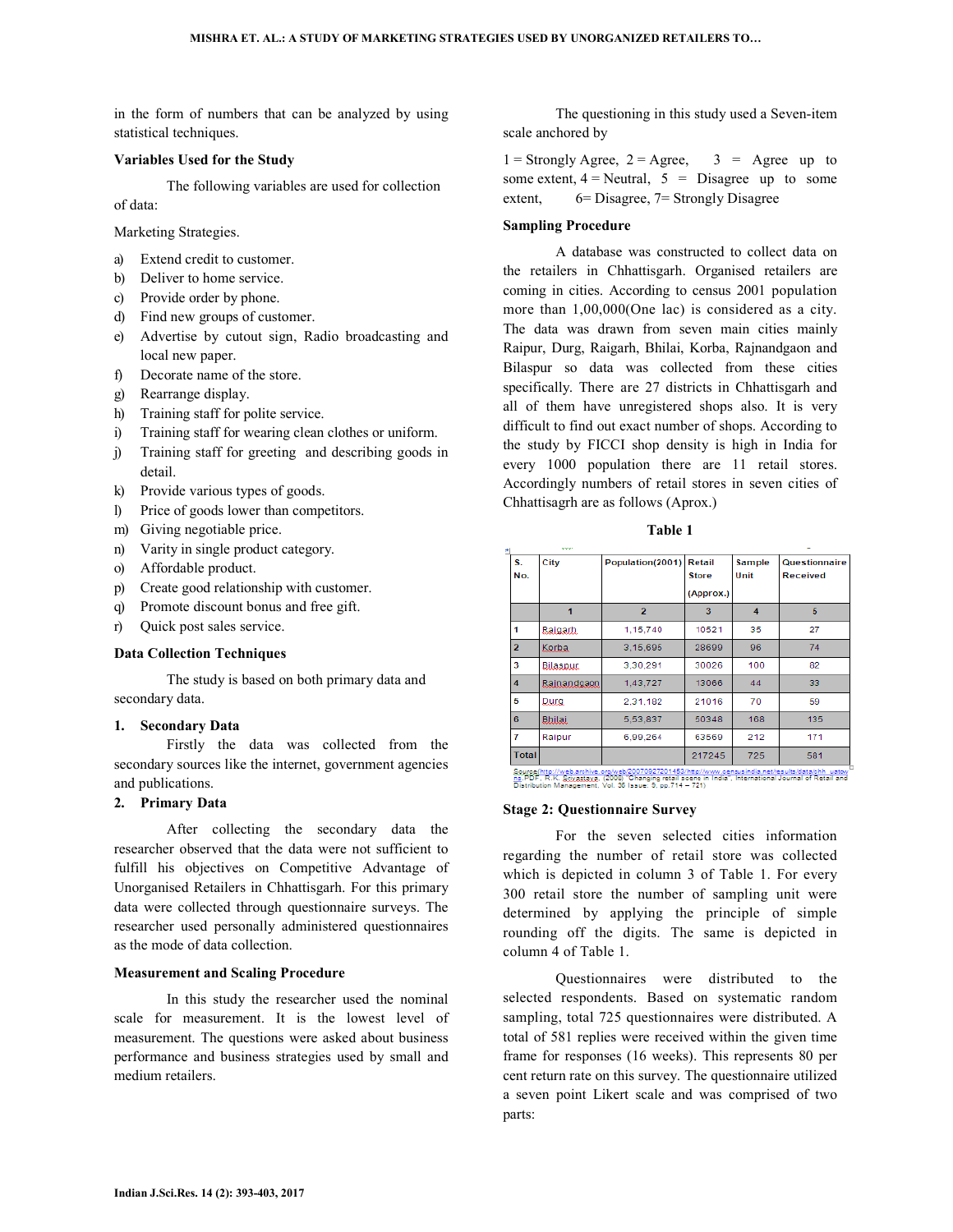- 1. Performance of Business
- 2. Marketing strategies used by retailers

 Data was collated and then underwent a statistical analysis

## **Instruments**

 A broad survey served to provide general information about the stores. Questions on the survey collected data on the name of the stores, type of goods/services, number of employees, customers and the size of the stores. Quantitative data on company operations and qualitative data on performance of survival/success measures was collected by using questionnaires based on a Likert scale. Questionnaires were provided to owner-managers or managers and consisted of a range of demographic factors (for example size, age, form and type of business, marketing location, number of employees, owner's age, educational).

## **Methods of Collecting Data**

 For collecting the data the researcher has gone to many places and meets different concern person and take expert opinion from the different person who were involved in the business of retail. Some of persons were as follows:

- 1. Owners of the small and medium retailers
- 2. Staff and Manager of small and medium retailers.

### **Technique Used For Analysis**

## **Validity and Reliability**

 Validity and reliability tests were conducted to determine whether or not the items truly measured what was intended to be measured.

 In this study, the Cronbach's alpha was calculated. The results are presented in table below. The Cronbach's coefficient alpha observed ranged from 0.858 to 0.958, which are well above the acceptance level. This argument is also supported by Sekaran (2000). They stated that in general, reliabilities less than 0.60 are considered to be poor, those in the 0.70 range, acceptable, and those over 0.80 good. Thus, the interitem consistency (content sampling and content homogeneity) of the measures used in this study can be considered to be good.

| anle |  |
|------|--|
|------|--|

| Sr.<br>No. | <b>Scales</b>        | <b>Number</b><br>of Item | Alpha |
|------------|----------------------|--------------------------|-------|
|            |                      |                          |       |
|            | Growth of year 2011  |                          | .870  |
|            | Marketing Strategies | 18                       | .958  |

#### **Factor Analysis**

 Factor analysis is a generic name given to a class of multivariate statistical methods whose primary purpose is to define the underlying structure in a data matrix.

## **Multiple Regressions**

 Multiple regression techniques were used to identify the areas distinctive competencies that are related to SMR performances.

## **Research Hypothesis**

Major hypothesis for marketing strategy is

- H1o: Firm's marketing strategies do not have any impact on firm's business performance.
- H1<sup>a</sup> : Firm's marketing strategies have positive impact on firm's business performance.

 Following are the sub hypothesis for marketing strategy of firm:

- $H1_{10}$ : Firm's convenient service strategies do not have any impact on firm's marketing strategy.
- $H1_{1a}$ : Firm's convenient service strategies have positive impact on firm's marketing strategy.
- H12o: Firm's In-Store promotion strategies do not have any impact on firm's marketing strategy.
- $H1_{2a}$ : Firm's In-Store promotion strategies have positive impact on firm's marketing strategy.
- H13o: Firm's Product variety and pricing strategies do not have any impact on firm's marketing strategy.
- H13a: Firm's Product variety and pricing strategies have positive impact on firm's marketing strategy.
- H14o: Firm's customer relationship strategies do not have any impact on firm's marketing strategy.
- H14a: Firm's customer relationship strategies have positive impact on firm's marketing strategy.

## **Limitations**

 Even though the study had undergone successfully, never the less, certain limitations profound from it. They are as follows:

- 1. Due to time and resource constraints the study focused only seven cities of Chhattisgarh. Hence generalization of results to all Chhattisgarh retailers needs to be treated with caution.
- 2. The business performance measurements used in this study focused primarily on financial data, which may underestimate the importance of the soft aspects of business performance such as image of the company,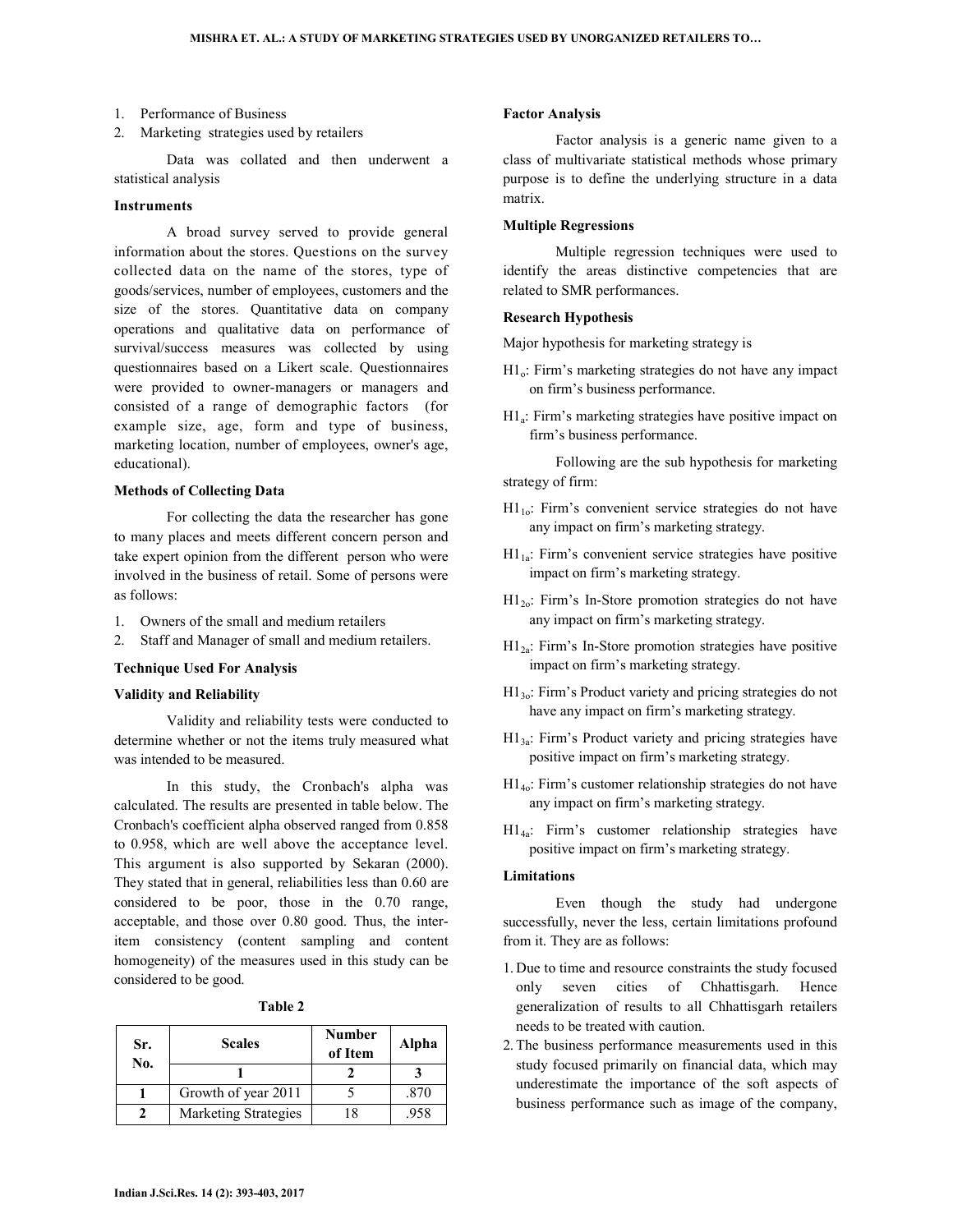employee satisfaction and the business ethics of the owner/manager.

3. For the study systematic random sampling was used. The result will be changed if sample are collected through some other sampling methods.

## **Data Analysis and Interpretation**

## **Table 3: Descriptive Statistics for Business Performance Year 2011**

| Sr.<br>No. | <b>Factors</b> | Mean | Std.<br><b>Deviation</b> | N   |
|------------|----------------|------|--------------------------|-----|
|            |                | 2    | 3                        | 4   |
|            | Profit         | 2.55 | 1.365                    | 581 |
| 2          | Sales          | 2.64 | 1.281                    | 581 |
| 3          | Margin         | 2.85 | 1.516                    | 581 |
| 4          | Turnover       | 2.90 | 1.497                    | 581 |
| 5          | Customer       | 2.58 | 1.359                    | 581 |

## **Table 4: The Correlation Coefficients Matrix for Business Performance Year 2011**

| Sr                      | <b>Factors</b>                   |                            |                     |              |              | Prof Sale Margi Turnov Custom |           |
|-------------------------|----------------------------------|----------------------------|---------------------|--------------|--------------|-------------------------------|-----------|
| N                       |                                  |                            | it                  | $\mathbf{s}$ | n            | er                            | er        |
| $\mathbf{0}$            | $\mathbf{1}$                     | $\overline{2}$             | 3                   | 4            | 5            | 6                             | 7         |
|                         | Profit                           | Pearson<br>Correlati<br>on | $\mathbf{1}$        | .593<br>**   | $.624***$    | $.591**$                      | $.735***$ |
| 1                       |                                  | Sig. (2-<br>tailed)        |                     | .000         | .000         | .000                          | .000      |
|                         |                                  | N                          | 581                 | 581          | 581          | 581                           | 581       |
|                         | $\boldsymbol{2}$<br><b>Sales</b> | Pearson<br>Correlati<br>on | .593*               | $\mathbf{1}$ | $.535***$    | $.468$ **                     | $.554$ ** |
|                         |                                  | Sig. (2-<br>tailed)        | .000                |              | .000         | .000                          | .000      |
|                         |                                  | N                          | 581                 | 581          | 581          | 581                           | 581       |
|                         |                                  | Pearson<br>Correlati<br>on | $.624$ <sup>*</sup> | .535         | $\mathbf{1}$ | $.509**$                      | $.609***$ |
| 3                       | Margin                           | Sig. $(2-$<br>tailed)      | .000                | .000         |              | .000                          | .000      |
|                         |                                  | N                          | 581                 | 581          | 581          | 581                           | 581       |
|                         | Turnov                           | Pearson<br>Correlati<br>on | $591*$              | .468         | $.509***$    | $\mathbf{1}$                  | $.551$ ** |
| $\overline{\mathbf{4}}$ | er                               | Sig. (2-<br>tailed)        | .000                | .000         | .000         |                               | .000      |
|                         |                                  | N                          | 581                 | 581          | 581          | 581                           | 581       |

|   | Custom<br>er | Pearson  <br>Correlati<br>on | $1.735^{*}$ . 554 |               | $.609**$ | $.551***$ |     |
|---|--------------|------------------------------|-------------------|---------------|----------|-----------|-----|
| 5 |              | Sig. (2-<br>tailed)          |                   | $.000$ $.000$ | .000     | .000      |     |
|   |              |                              | 581               | 581           | 581      | 581       | 581 |

\*\*. Correlation is significant at the 0.01 level (2-tailed).

**Table 5: Factors Analysis of Business Performance Year 2011** 

|         | <b>Factors</b> | Component |
|---------|----------------|-----------|
| Sr. No. |                |           |
|         |                |           |
|         | Profit         | .878      |
|         | Sales          | .768      |
| 3       | Margin         | .805      |
|         | Turnover       | .759      |
|         | Customer       | .855      |

Extraction Method: Principal Component Analysis. a. 1 components extracted.

 Table 4 show the correlation coefficient matrix for business performance for the years 2011. As illustrated in Table 4 these five measurements were significantly correlated. The result of factor analysis in Table 6 shows that all five measures load on one factor based on the criterion of the Eigen value being larger than 1. Because all five measures belong to the same dimension, a total score can be calculated on these five performance measurements, as shown in Table 6. Then the scores can be added up into a factor which is called here "Total Growth". The Total Growth was divided by 5 to derive a result shown as a composite score

**Table 6: The Overall Total Growth of Business Performance as a Composite Score** 

| Sr.<br>No. | <b>Business</b><br>Growth | N   | <b>Total of</b><br><b>Mean score</b> | Composite<br>score |
|------------|---------------------------|-----|--------------------------------------|--------------------|
|            |                           |     |                                      |                    |
|            | Total<br>Growth           | 460 | 13.58                                | 2.70               |
|            | vear $2011$               |     |                                      |                    |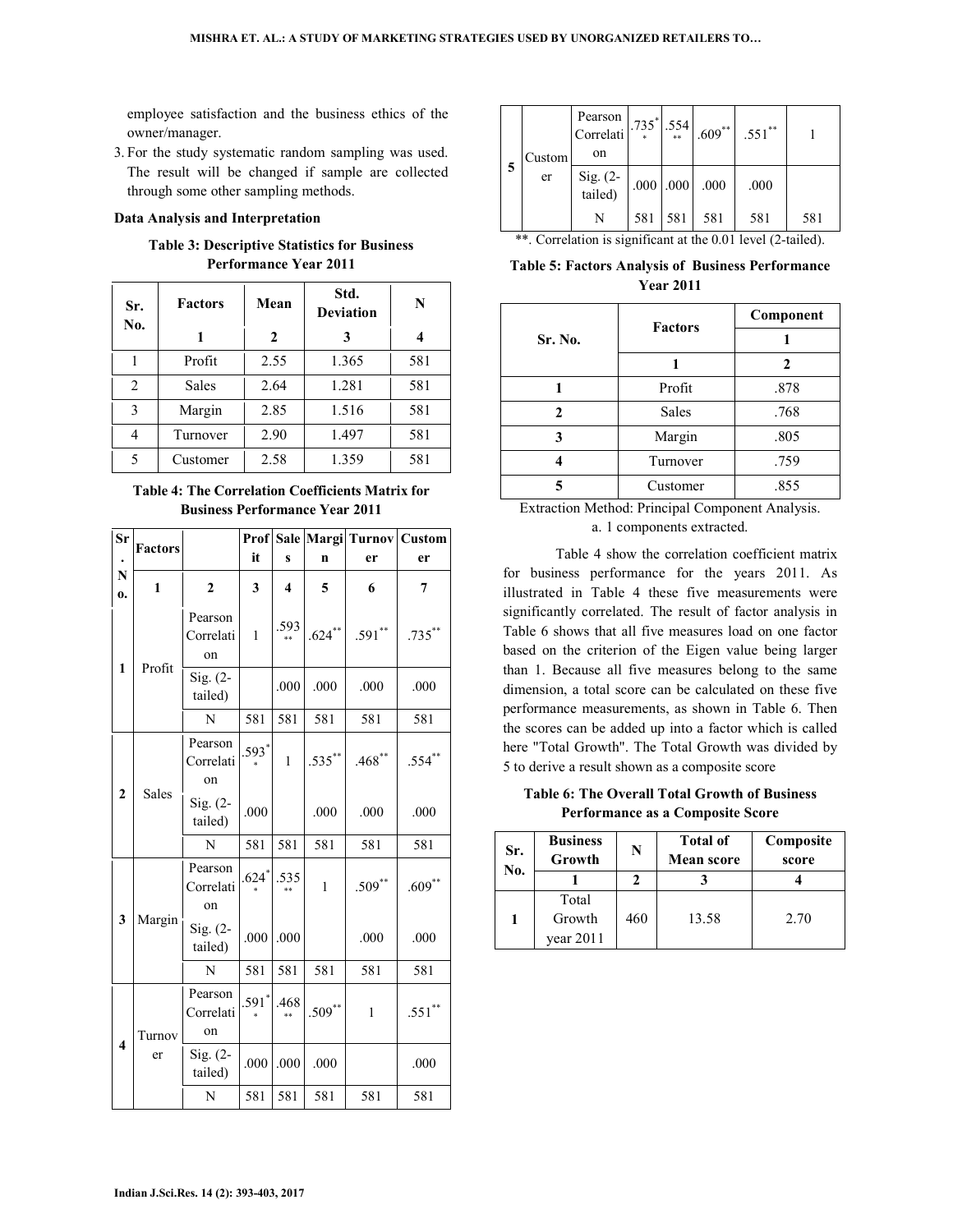|                         | <b>Name of Factors</b>                           | Factor                                           | Factor                  | Factor                  | Factor | <b>Communalities</b> |
|-------------------------|--------------------------------------------------|--------------------------------------------------|-------------------------|-------------------------|--------|----------------------|
| Sr. No.                 |                                                  | 1                                                | $\mathbf{2}$            | 3                       | 4      |                      |
|                         | $\mathbf{1}$                                     |                                                  | $\overline{\mathbf{3}}$ | $\overline{\mathbf{4}}$ | 5      | 6                    |
| $\mathbf{1}$            |                                                  | <b>Convenient service strategies</b>             |                         |                         |        |                      |
| $\mathbf{2}$            | Extension of credit to customers                 | .116                                             | .160                    | .930                    | .093   | .912                 |
| $\mathbf{3}$            | Home delivery service                            | .335                                             | .036                    | .900                    | .001   | .924                 |
| $\overline{\mathbf{4}}$ | Phone order                                      | .059                                             | .032                    | .924                    | .263   | .927                 |
| 5                       | Customer visit                                   | .061                                             | .204                    | .923                    | .003   | .897                 |
| 6                       |                                                  | <b>In-Store promotion strategies</b>             |                         |                         |        |                      |
| 7                       | Advertising, cut-out sign, radio,<br>newspaper   | .296                                             | .528                    | .222                    | .372   | .554                 |
| 8                       | Decorative store sign                            | .305                                             | .704                    | .095                    | .407   | .763                 |
| $\boldsymbol{9}$        | Attractive display arrangement                   | .171                                             | .867                    | .124                    | .112   | .808                 |
| 10                      | Polite customer service                          | .256                                             | .656                    | .088                    | .421   | .680                 |
| 11                      | Clean and neat uniform                           | .303                                             | .707                    | .082                    | .407   | .764                 |
| 12                      | Eye-catching and informative<br>display of goods | .171                                             | .869                    | .099                    | .120   | .809                 |
| 13                      |                                                  | Product variety and pricing strategies           |                         |                         |        |                      |
| 14                      | Various type of goods                            | .871                                             | .308                    | .077                    | .224   | .910                 |
| 15                      | Lower price                                      | .903                                             | .210                    | .203                    | .175   | .932                 |
| 16                      | Negotiable price                                 | .886                                             | .162                    | .155                    | .137   | .854                 |
| 17                      | Product depth                                    | .906                                             | .181                    | .163                    | .187   | .915                 |
| 18                      | Affordable price                                 | .861                                             | .310                    | .057                    | .228   | .893                 |
| 19                      |                                                  | <b>Creating customer relationship strategies</b> |                         |                         |        |                      |
| 20                      | Creation of good relationship<br>with customers  | .245                                             | .210                    | .147                    | .837   | .827                 |
| 21                      | Promotion, discount, bonus, free<br>gift         | .204                                             | .319                    | .067                    | .871   | .907                 |
| 21                      | Post sale service                                | .207                                             | .324                    | .086                    | .871   | .915                 |

|  |  | Table 7: The Results of Factor Analysis for Marketing Strategy |  |
|--|--|----------------------------------------------------------------|--|
|  |  |                                                                |  |

 As can be seen from Table 7 six measures loading in factor 1, are related to in-store promotion. Thus, the first factor can be called In-store promotion. The second factor shows four measures loading closely and relate to convenient service for customers, so it can be called convenient service. The third factor comprised three measures which related to product and pricing. Thus it can be called product variety and pricing. Finally, the last three measures loading in factor four

related to the creation of relationships with customer. Thus this factor will be called creating customer relationship.

The alpha coefficients from the summated scales suggested by the four factors ranged from 0.970 to 0.915 (Table 8) suggesting that the "convenient service", "in-store promotion", "Product variety and pricing" and "Creating customer relationship" factors were sufficiently reliable for further analysis.

| Sr. No. | <b>Name of factors</b>                 | <b>Mean Score</b> | <b>Standard</b><br><b>Deviation</b> | Alpha<br>Coefficient |
|---------|----------------------------------------|-------------------|-------------------------------------|----------------------|
|         |                                        |                   |                                     |                      |
|         | Convenient service strategies          | 2.66              | 1.72                                | .957                 |
|         | In-store promotion strategies          | 2.62              | 1.38                                | .915                 |
|         | Product variety and pricing strategies | 2.61              | 1 25                                | .970                 |
|         | Creating customer relationship         | 2.79              | 1.46                                | .949                 |
|         | strategy                               |                   |                                     |                      |

## **Table 8: Marketing Strategies Adequacy Factors**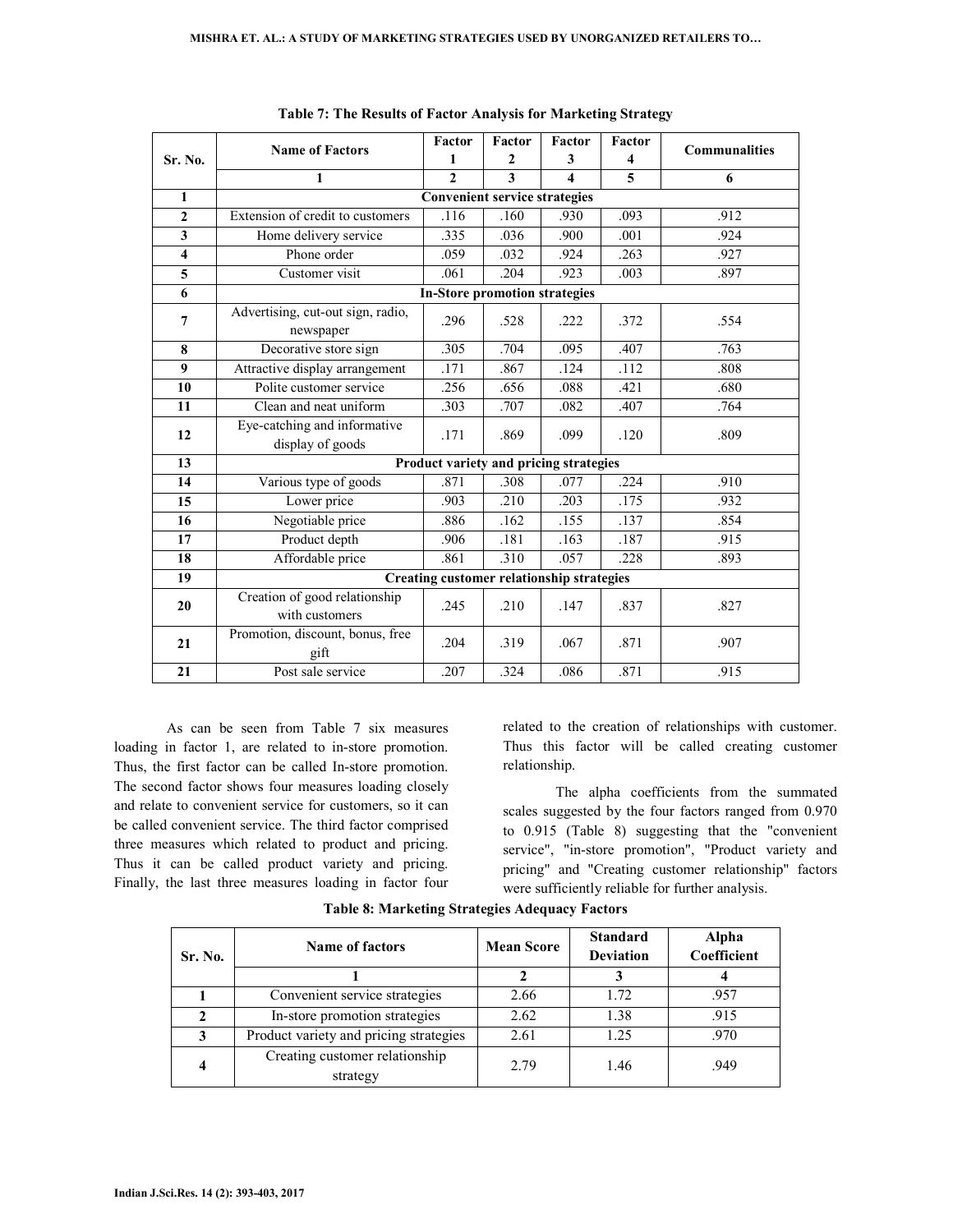| Sr. No. | <b>Model</b> |            | <b>Sum of Squares</b> | df  | <b>Mean Square</b> |         | Sig.              |
|---------|--------------|------------|-----------------------|-----|--------------------|---------|-------------------|
|         |              |            |                       |     |                    |         |                   |
|         |              | Regression | 516.445               |     | 129.111            | 311.327 | .000 <sup>a</sup> |
|         |              | Residual   | 238.874               | 576 | .415               |         |                   |
|         |              | Total      | 755.319               | 580 |                    |         |                   |

**Table 9: ANOVA in Multiple Regression (for Marketing Strategy)** 

a. Predictors: (Constant), Convenient service strategy, In-store promotion strategy, Product variety and pricing strategy, Customer relationship strategy.

b. Dependent Variable: Business Performance

## **Table 10: Model Summary in Multiple Regressions (for Marketing Strategy)**

| Sr. No. | Model |                     | <b>R</b> Square | <b>Adjusted R Square</b> | <b>Std. Error of the Estimate</b> |
|---------|-------|---------------------|-----------------|--------------------------|-----------------------------------|
|         |       |                     |                 |                          |                                   |
|         |       | $.828$ <sup>a</sup> | .684            | 683                      | .64398                            |

a. Predictors: (Constant), Convenient service strategy, In-store promotion strategy, Product variety and pricing strategy, customer relationship strategy.

b. Dependent Variable: Business Perormance

## **Interpretation**

The factor solution obtained above reflected a high degree of separation. Hence, the factor solution is considered to exhibit sufficient reliability and validity, and therefore, can be used in further analysis. In order to satisfy the first objective of assessing the impact of marketing strategy in business performance the factor scores were obtained and used as independent variables in standard multiple regression analysis. The respondents' responses with business performance were taken as dependent variable.

## The proposed regression model is as follows:

 $Y = \alpha + \beta_1 CS + \beta_2 IS + \beta_3 PS + \beta 4 CRM$ 

Where, the dependent variable is  $Y =$  Overall business performance.

| $CS = Convenient Service$ | $IS = In-Store$ promotion |
|---------------------------|---------------------------|
| Strategy                  | strategies                |
| PS= Product variety and   | $CRM = Customer$          |
| pricing strategies        | relationship strategies   |

| Table 11: The Impact of Marketing Strategy on the Business Performance year 2011 |  |  |  |  |
|----------------------------------------------------------------------------------|--|--|--|--|
|                                                                                  |  |  |  |  |

| Sr. | <b>Name of Factors</b>                    | $Beta(\beta)$ |        |       |
|-----|-------------------------------------------|---------------|--------|-------|
| No. |                                           |               |        |       |
|     | Convenient service strategies             | .453          | 19.340 | 0.000 |
|     | In-store promotion strategies             | .477          | 20.369 | 0.000 |
|     | Product variety and pricing strategies    | .266          | 11.363 | 0.000 |
|     | Creating customer relationship strategies | .424          | 18.090 | 0.000 |

Note:  $R = .828$ , Adjust  $R^2 = 0.683$  p = 0.000

**Table: 12 Residuals Statistics for Multiple Regressions (for Marketing Strategy)** 

| Sr. No. |                        | <b>Minimum</b> | <b>Maximum</b> | Mean   | <b>Std. Deviation</b> |     |
|---------|------------------------|----------------|----------------|--------|-----------------------|-----|
|         |                        |                |                |        |                       |     |
|         | <b>Predicted Value</b> | 1.1637         | 6.3813         | 2.7043 | .94362                | 581 |
|         | Residual               | $-3.16282$     | 3.57174        | .00000 | .64176                | 581 |
| 3       | Std. Predicted Value   | $-1.633$       | 3.897          | .000   | 1.000                 | 581 |
| 4       | Std. Residual          | $-4.911$       | 5.546          | .000   | .997                  | 581 |

a. Dependent Variable: Bus\_performance11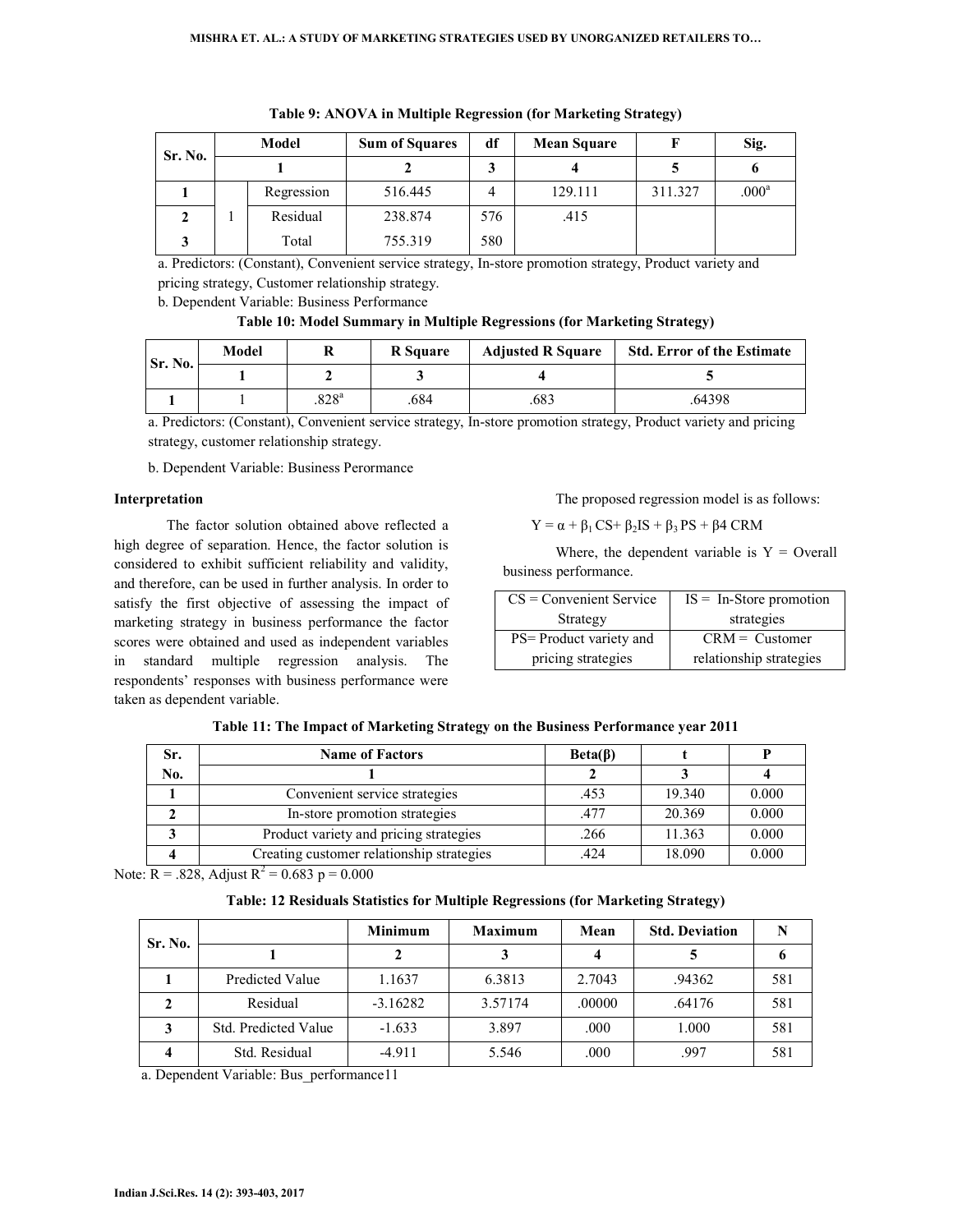### **Results of Multiple Regression Analysis**:

The above analysis Table 9 and Table 10 brought out some interesting results. The value of the multiple regression correlation coefficients (R) between the independent variables and dependent variables are .828. The  $R^2$  for the model is .684, thus showing that about 68.2 per cent of the variability in the outcome is accounted for by the predictors (independent variable). The adjusted  $R^2$  for the model is .683 and it can be seen that the difference between the value of  $R^2$  and adjusted  $R^{2}$  (.684 - .683 = .001) is very low. This implies that if the model was derived from the population instead of the sample, it would have accounted for approximately1.7 per cent of less variance in the outcome. The relationship between the business performance and marketing strategies variables is presented in Table 10 and the relevant values for ANOVA are presented in Table 9. From the Table 9, F statistic obtained is 311.327, thus indicating that the dependent variable have a significant influence on the overall satisfaction at 5 per cent level of significance, and that the model is effective.

Hence, at 5 per cent level of significance, it can be concluded that there is strongest relationship between the dependent variable (business performance) and independent variable (marketing strategies).

As shown in Table 11, the impact of these four factors on the reported business performance are statistically significant  $(p<0.05)$ . The most powerful factor that has an impact on business performance is instore promotion strategy (0.477), followed by the convenient service strategies (0.453), Creating customer relationship strategies (0.424), product variety and pricing strategies (0.266) and respectively. Thus null hypothesis is rejected and alternate hypothesis is accepted in all sub hypothesis of marketing strategy. which shows that marketing strategy have positive impact on business performance of the firm.

## **Significant**

- 1. The Standardized coefficient for the independent variable Convenient service strategies is high ( $\beta$  = .453,  $t = 19.340$  and it can be said that it has strong influence on the overall business performance of firms.
- 2. The strongest influence is the In-store promotion strategies ( $\beta$  = .477, t = 20.369). This is obviously most important variable as it has the strongest influence on the overall business performance of firms.
- 3. The Standardized coefficient for the independent variable Creating customer relationship strategies is the third highest ( $\beta$  = .424, t = 18.090) and it can be

said that it also has a influence on overall business performance of firms. Apparently, the customers will buy product from retailer if they are highly satisfied with the retail store.

4. The fourth strongest influence is product variety and pricing strategies with  $(\beta = 0.266, t = 11.363)$ . it can be said that it also has a influence on overall business performance of firms.

The main finding is that, the in-store promotion in the area of marketing strategies creates a major competitive advantage for small and medium retailer. The in-store promotion factor comprised of six business practices which are shown in Table 7.

Many researchers describe how retailers are using promotion programs to build repeat buying and store royalty. In a retail store, behind-the-scenes work consists of receiving merchandise, preparing it for display, maintaining display counters and shelves and keeping the store clean and attractive to customers. In addition, Day (1994) stated that to encourage people to buy, self-service stores rely on layout, attractive displays, signs and clearly mark prices on items offered or sale. Small retailers can combine these techniques with personal selling. Many studies suggest that personal attention to customers is one competitive tool for a small store. They also state that retailers used five approaches in a "promotion mix" to communicate with customers. These approaches include advertising, sales promotion, publicity, store atmosphere and visual merchandising, and personal selling (Achua and Lussier, 2001; McGee and Peterson, 2000a; Winninger, 1995). Even though small independent retailers are often at a disadvantage in the area of promotion because of their limited resources, they can employ marketing strategies different from those used by large retailers. Small independent retailers mostly rely on word-of-mouth, some local events sponsorship, and limited radio/newspaper advertising. According to Achua and Lussier (2001), local merchants are much more likely to be successful if they are able to satisfy their customers by offering a better selection of higher quality products and superior customer service at a premium price. Most recently, Klemz and Boshoff (1999) found that small retailers, being in a better position to interact with their customers on a regular basis, can provide a more personalized service by recognizing the individuality of their customers and can serve their customers promptly and courteously. Smaller firms can therefore personalize their service delivery to better compete against large one-stop retailers. This may explain why the in-store promotion has a major impact on business performance for small and medium retailers.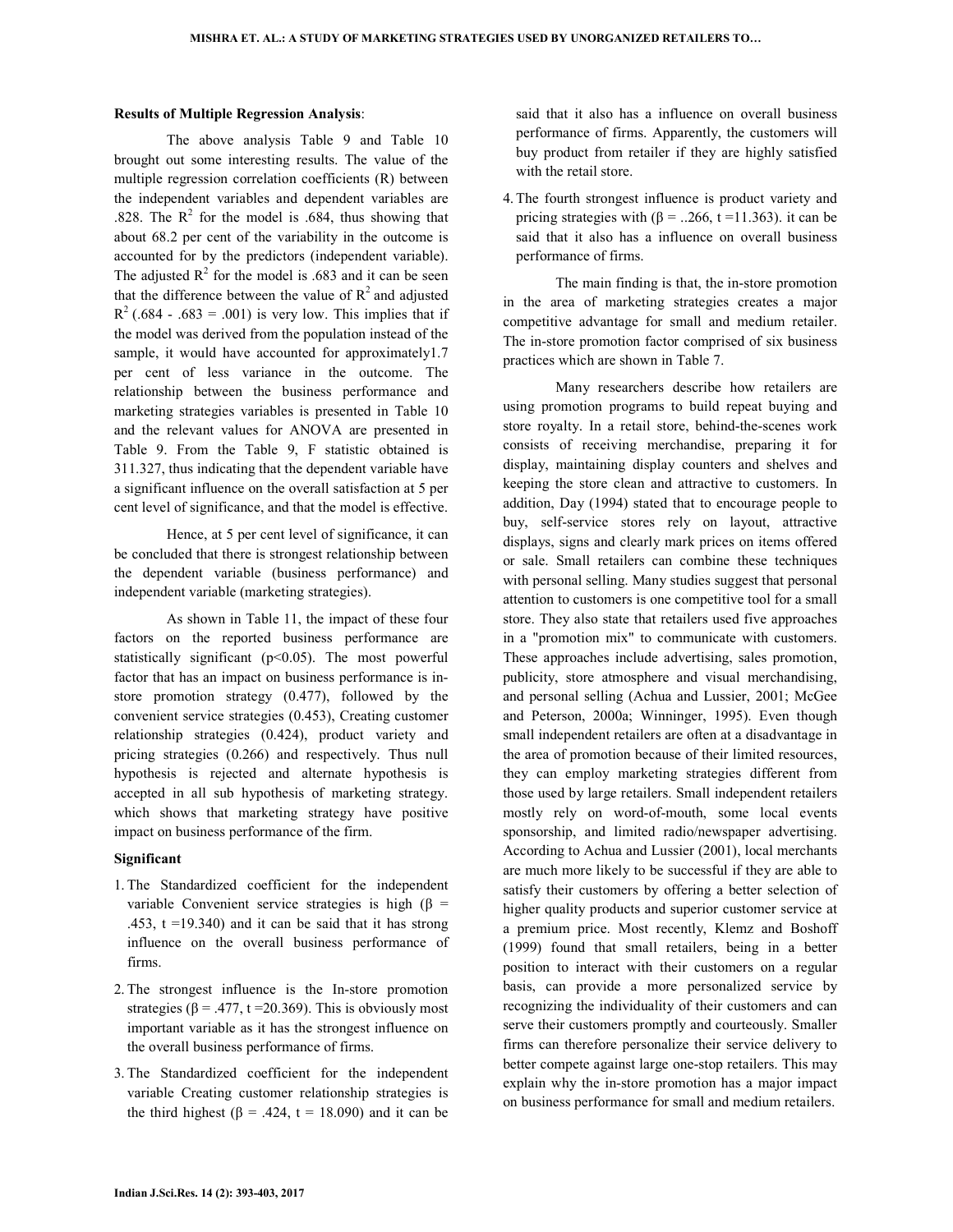#### **Recommendations, Conclusions and Suggestions**

## **Marketing Strategies and Their Impact on Business Performance**

Marketing strategies have major impacts on small and medium retailer performance. The four marketing strategies that small and medium retailers' used are:

- 1. In-store promotion strategies;
- 2. Convenient service strategies;
- 3. Creating customer relationship strategies;
- 4. Product variety and pricing strategies.

Based on the multiple regression results in Table 34 the most influential of the above four factors for SMRs on business performance is the in-store promotion. This factor comprised six business practices, namely:

- 1. Advertising, cut-out signs, radio, newspaper;
- 2. Decorative store signs;
- 3. Attractive display arrangements;
- 4. Polite customer service;
- 5. Clean and neat staff uniforms; and
- 6. Eye-catching and informative display of goods.

The results of the impact of marketing strategies on the business performance suggest that small business owners should focus more on in-store promotion strategies. Whilst this is primarily an internal matter for SMRs and they should focus their attention on internal promotional activities, the Government should also be aware of this issue and provide support to SMR owners to increase their capability in this area.

The main competitive tool that small stores have is to use a strategy of concentrating on personal attention to customers. This is emphasized in the training of staff in small stores where the focus is on everybody helping out and providing prompt and courteous attention to the customer. The customer expects a certain level of service from the sales people and this result in a heavy focus in training in the following areas:

- 1. How to greet customers;
- 2. Showing merchandise to the best advantage;
- 3. Suggesting other items that are similar or maybe in addition to the items of interest; and
- 4. Handle customer needs and complaints.

 To compete with large businesses in the area of marketing strategy, small retailers may have to

concentrate on a narrow market segment and gain an intensive knowledge of those segments. Because small retail firms are tied so closely to their local communities, marketing research should concentrate on these local communities. Since the small retailer's limited resources are already tailored to local markets, the organizational changes required for continued adaptation to local market segments should be fewer than those required to handle competition for a wide spectrum of market segments that large retailers usually seek. Even though large chains can use their purchasing power to buy merchandise at lower prices than small local stores can, small retailers can overcome this cost disadvantage by providing better customer service than a large, bureaucratic chain.

## **REFERENCES**

- Brannen, J. (1995). Mixing methods: Qualitative and quantitative research. England: Avebury: Ashgate Publishing Limited.
- Cavana, R. Y., Delahaye, B. L., & Sekaran, U. (2001). Applied business research: Qualitative and quantitative methods. New York: John Wiley & Son, Inc.
- Collins, J. C, & Lazier, W. C. (1995). Managing the small to mid-sized company: concepts and cases (Vol. Chapter 5). Chicago: Richard D. Irwing.
- Giaoutzi, M., Nijkamp, p., & Storey, D. J. (1988). Small and medium size enterprises and regional development. London: Rout ledge.
- Hunger, J. D., & Wheelen, T. L. (1996). Strategic management (5th ed.). Reading, Massachusetts: Addison-Wesley Publishing.
- Pierson, G., Brown, R., Easton, S., & Howard, P. (1998). Business finance (Seventh ed.). Australia: McGraw-Hill.
- Schuler, R. S., Dowling, P. J., Smart, C, & Huber, V. L. (1992). Human resource management in Australia. Australia: Pearson Education Australia
- Sekaran, U. (2000). Research methods for business: A skill building approach. (Third ed.). New York: John Wiley and Sons.
- Storey, D. J. (2006). The performance of small firm. Retrieved from http://books.google.com
- Storey, D. J. (1983). The small firm: An international survey. Retrieved from http://books.google.com
- Atkins, M., & Lowe, J. (1994). Stakeholder and the strategy formation process in small and medium